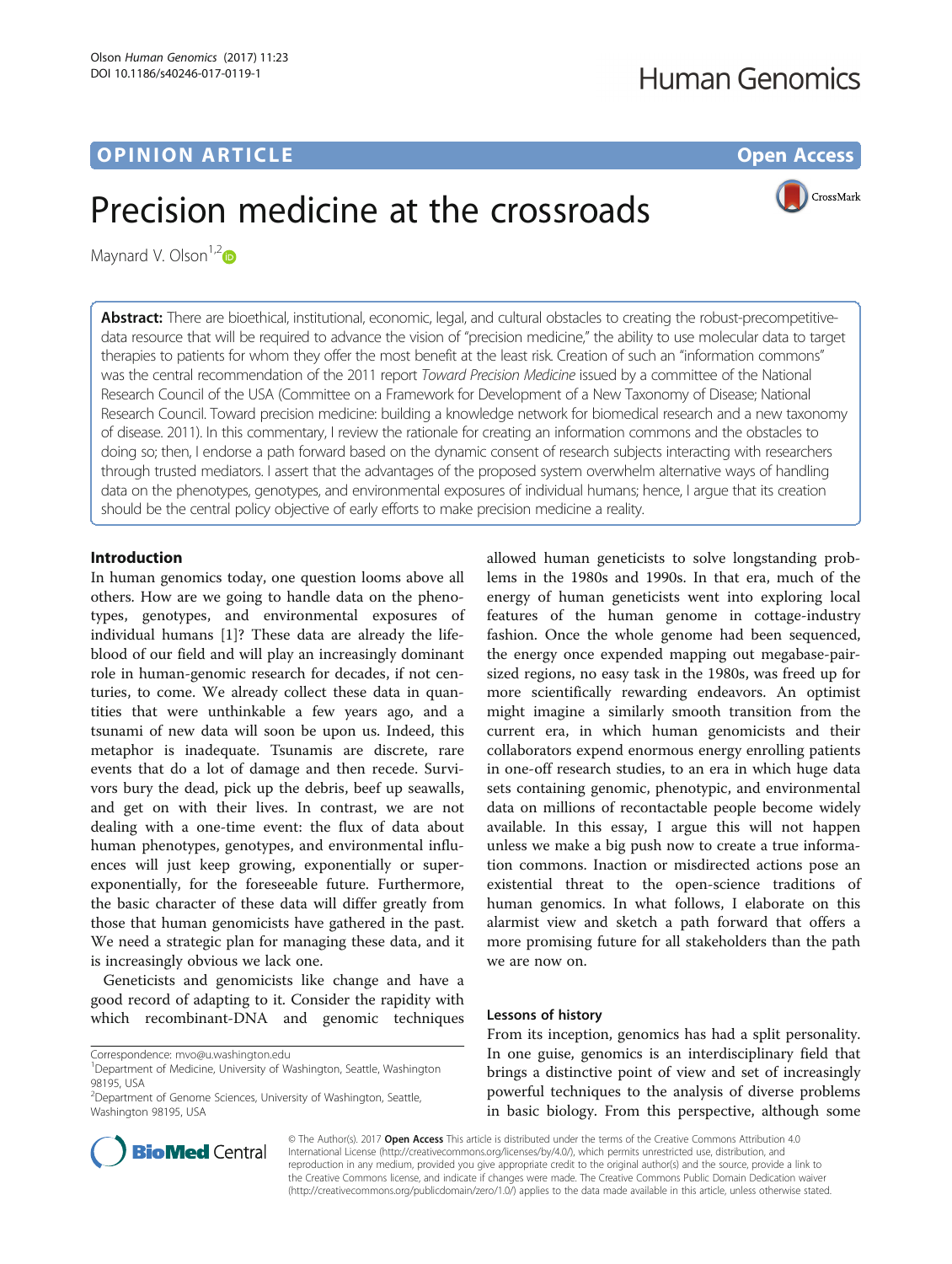genomic data have utilitarian value, pursuit of practical applications is not the field's raison d'être. In another guise, genomics is on a fast track to providing humans with long, healthy lives and making a few venturesome genomicists rich. During the dot-com bubble of the late 1990s, which was accompanied by a biotech bubble, a company developing gene-analysis platforms ran an advertisement showing a double helix rising up through brightly colored mist, accompanied by the slogan "At the top of this ladder is a world without disease" [\[2](#page-6-0)]. This slogan is just plain stupid. Not only do we, like all other mortal agents, lack the ability to banish disease from the human condition, we risk creating new niches for disease at a faster pace than we attenuate or eradicate old ones. There is a reason why pneumonia was once called "the old man's friend." Advances in medicine have always involved a delicate balance, easily gotten wrong, between increasing health and increasing disease, the latter effect arising when heavily medicalized lives are extended beyond reasonable limits. The more effective genomic medicine becomes, the more vulnerable it will be to the latter trap.

This risk notwithstanding, human genomics has managed its dual personality tolerably well. There has been some embarrassment when mostly friendly critics ask "Where are the goods?" but these queries have been little more than polite requests that some of our noisier colleagues lower their voices. We have retained public support because many people recognize that genomics has already delivered a lot of goods, both directly and indirectly. Direct benefits have been realized in areas such as genetic testing and DNA forensics, while indirect ones have accrued on a much broader front. The indirection of most of genomics' contributions to biology is a natural consequence of what genomics is. Genomicists solve few problems on their own, but they empower all biological research at the molecular level and even much research at higher levels of biological organization. A plausible analogy can be made with computer science, most of whose contributions to scientific knowledge and societal wellbeing are also indirect.

Of course, from time to time, tension between genomics' two personae has flared up. Controversies about the wholesale patenting of gene sequences are one example [[3\]](#page-6-0). The conflict between public and private sector participation in the Human Genome Project (HGP) is another [[4\]](#page-6-0). The mantra of the major private sector participant in the HGP was "Discovery can't wait!" Evidently, what discovery could not wait for were the processes that communities of scientists rely on to accumulate broadly accessible knowledge, insure highquality standards, and keep tabs on each other's behavior. Scientists such as myself, who argued for balancing the desirability of moving quickly in the HGP with that

of preserving the Mertonian virtues of communalism, universalism, disinterestedness, and organized skepticism, were attacked for being indifferent to the suffering of patients whose treatment might benefit, in some unspecified way, from turning the HGP into a crash program [\[2, 5](#page-6-0)].

Those were yesterday's battles, which were largely won by proponents of open science. In the USA, we now have a unanimous Supreme Court decision that prevents the use of patent law to restrict free use of bulk genome sequences [\[6](#page-6-0)]. We have a high-quality reference sequence of the human genome that is accessible to all, large public repositories of human genetic variation data, and a robust research community that continually adds value to these resources through peer-reviewed publications in the open literature.

#### The present dilemma

Threats to the open-science tradition in human genomics now come from several directions, particularly with regard to research on human phenotype-genotype correlations. Since research in this area is likely to dominate human genomics for the foreseeable future, these threats demand our closest attention. Here is a brief outline of the reasons the open-science traditions of our field are under threat:

• Exaggerated concerns about patient privacy. Privacy concerns are the main obstacle to an open-science approach to the study of human phenotype-genotype correlations. An elaborate web of laws, regulations, cultural practices, and entrenched beliefs walls off rich data sets about individual humans from the research community. Given the long history of genetic exceptionalism in attitudes toward privacy [\[7](#page-6-0)–[9\]](#page-6-0), there is no way to undo or redo past decisions. The only path forward is to empower patients to choose the level of privacy they are comfortable with and then attempt to persuade them, one at a time, to make choices that will allow research to go forward. I outline below how such a system might work and argue that there are reasons to hope that patients and their families will prove more willing to contribute their data to an information commons than many believe they will be. The potential for abusive efforts to identify research participants through their genetic profiles or information in their medical records will only grow in the future. It cannot be eliminated. We simply need to bring genetic privacy into the same tent that houses the escalating privacy concerns that permeate modern life, not treat them as something unique unto themselves. People will always vary greatly in the level and nature of their privacy concerns. Our current impulse to impose paternalistically one-size-fits-all ways of addressing them are both futile and, arguably, unethical.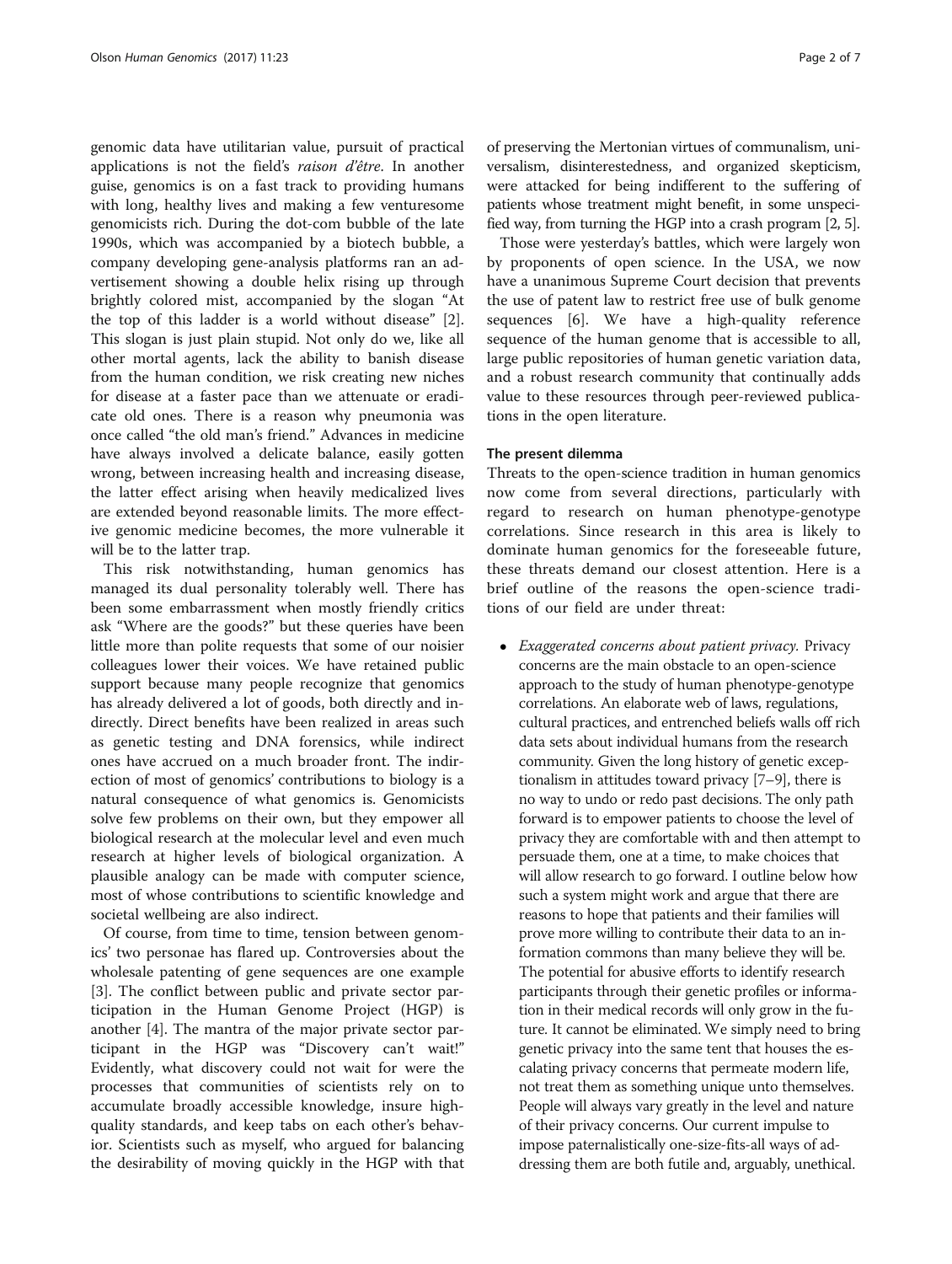- Increasing reliance of the biomedical research community on large health care delivery systems. The only feasible way of acquiring phenotypic data on millions of individuals is by capturing information collected in the ordinary course of clinical care. With patient consent and supplementary funding, these data could be augmented with genotypic and phenotypic assessments that are safe and easily carried out, even when not medically indicated. Large health care delivery systems are the only organizations that can house and conduct this activity. No other approach will be affordable, sustainable, or logistically feasible. It is one thing to gather supplementary molecular data on tissue samples collected in the ordinary course of clinical care but quite another to imagine that millions of people are going to participate regularly in a parallel system of phenotypic assessment for much of their lives. A three-way marriage between patients, researchers, and health care delivery systems will be awkward, but it offers the only path forward. The rule in building relationships that make sense for all parties—even if there is little mutual attraction or even natural compatibility among them—is "one step at a time." I outline below an incremental approach that would observe this rule and be a better use of public resources than hurried efforts to enroll a lot of patients in inadequately designed, underfunded, long-term studies.
- Increasing reliance of everyone on the information technology (IT) industry. The days are gone when human genomicists should be building and maintaining their own information technology infrastructure. Major resources are presently wasted supporting legacy systems that made sense in the 1990s but should now be retired. At a time when large corporations are downsizing IT departments and outsourcing computing needs to companies that actually know how to deal with the twenty-first century data, most research centers cling to do-ityourself operations. The good news is that computing, like sequencing, is getting cheap. The bad news is that the growing gap between the computing capabilities of typical research centers and those of the IT industry risks driving population-scale genomics into the arms of this industry without any strategic plan to maintain public control over the data. Health care delivery systems already have the relationships with patients that are the sine qua non of population genomics and have reasons of their own to want to increase their involvement in research on medically relevant phenotypes, genotypes, and environmental influences. IT companies are the only entities capable of managing the data. Hence, for advocates of

open science, the obvious risk is that players in these two sectors will join forces, relegating both academic researchers and the public interest to the sidelines. Of course, academic researchers will still be consulted when it suits the needs of private sector genomic companies, but the consultations will occur on their terms, not ours.

• Self-interest. So far, I have emphasized the external forces favoring privatization of population-scale genomics. Now, I turn to internal practices within human genomics that contribute to this threat. Communities that aspire to make the world a better place should always start by looking in the mirror. Human genomics has a mixed record on data sharing, and my proposals will be no more welcome to some of my academic colleagues than to many entrepreneurs seeking commercial opportunity in the marriage of genomics and medicine. Human genomics is a fusion discipline forged from two fields with different data-sharing practices. Genomics largely grew out of model-organism biology, in which sharing of strains, protocols, and data have long been the norm. In contrast, human genetics has never had a strong data-sharing tradition: human geneticists "own" their patients and guard access to them zealously. The reasons for these divergent traditions are easy enough to understand. Researchers develop relationships of mutual trust with human research subjects but not with yeast strains and mouse lines. Furthermore, access to patients and patient data is now restricted by a tangle of bureaucratic, regulatory, and legal constraints. Nonetheless, self-interest is a more formidable obstacle to data sharing than laws like the Health Insurance Portability and Accountability Act in the USA [[10](#page-6-0)]. Careers are often built by enrolling valuable patient populations in research studies and then permanently sequestering them from competitors. As the sizes of these populations increase, it is not just individual careers but whole research bureaucracies that sometimes appear more focused on controlling access to their valuable patient resources than solving scientific problems. If we are to create an information commons containing comprehensive data about individual research subjects, this system must be reformed.

These bullet points frame the present dilemma. The task of addressing any one of them would be daunting enough, but, given the way they reinforce each another, advocates of maintaining and enhancing an open-science tradition in human genomics will need to address all at once. Perhaps the impulse to do so is simply Quixotic. What motivates me is a dystopian vision of the way research in our field is likely to evolve if we let current momentum carry us where it will. For starters, a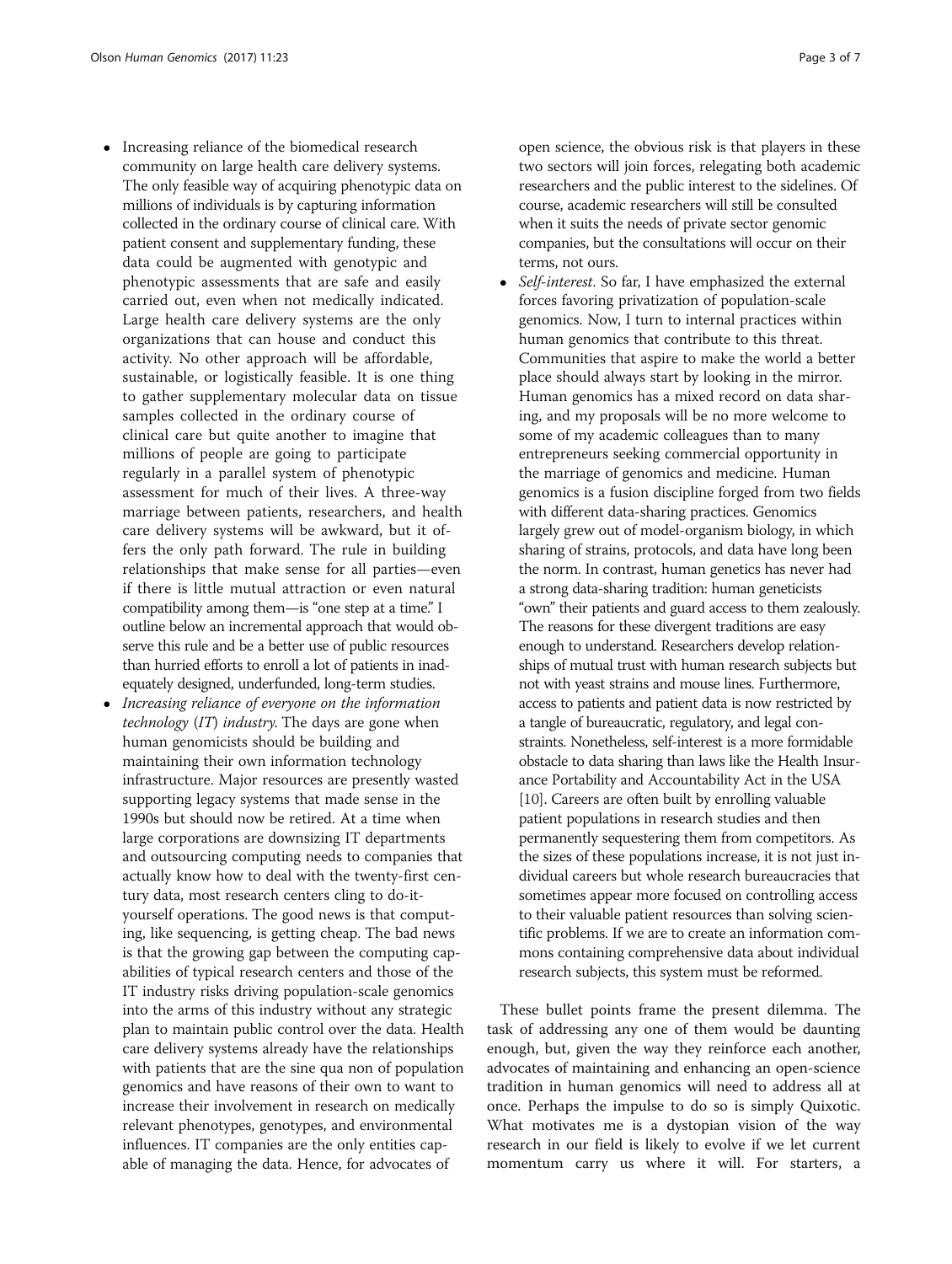business-as-usual scenario will increasingly marginalize academic researchers in human genomics, a community already under stress. Academic researchers will find that the legal and regulatory systems that once protected their proprietary access to particular patient populations can be deployed to far greater effect by privatized entities formed through alliances between health care delivery systems and the IT industry. These organizations will hire the legal staffs and lobbyists they need to lock down everything they control that has commercial value. Federal agencies such as the National Institutes of Health (NIH) in the USA, created to represent and promote the public interest in biomedical research, are also at risk. The regulatory power of the NIH depends on the ability of its Institutes to make grant funding contingent on agreement by researchers and their institutions to do things the NIH way. The NIH's Institutes are not true regulatory agencies: they lack the experience, staff, and standing to oversee a sprawling, privatized research enterprise that is deeply embedded in a multi-trilliondollar-per-year industry. Agencies that do regulate that industry will acquire de facto control over most research as an indirect consequence of their responsibilities in regulating patient care. Programs such as the Precision Medicine Initiative (recently rebranded the All of Us Research Program), which was launched with great fanfare by an administration no longer in office [[11](#page-6-0)], are likely to end up under-funded, under-powered, overregulated, and unable to deliver on their promise. Legislators who would welcome increasing privatization of biomedical research and attendant tightening of the link between research and commercial opportunities will see the NIH's mission as increasingly irrelevant to their priorities. The situation in the USA will differ less from that in countries with government-sponsored national health care systems than one might imagine. Federal and state governments already pay for two thirds of health care in the USA with most of the money coming from Washington, D.C. [[12\]](#page-6-0).

Not everyone, even within academia, will consider the future scenarios I have sketched as undesirable. Hence, before proposing an alternative future for populationscale genomics, I will briefly defend my view that science, industry, and society would all benefit if key players take bold action now to design a more open future for population-scale genomics. My argument rests on the societal value of defending a line, or perhaps zone is a better descriptor, separating precompetitive and proprietary knowledge. I think all players—science, industry, and the larger society—win if we give careful consideration to the types of data and knowledge that belong on one side of the line or the other. Science wins when researchers have unencumbered access to as much data and knowledge as possible since, at least on a time scale of decades, the messy processes associated with open science overwhelm the transient advantages that sometimes accrue to closed organizations. As private sector partisans like to point out, academia cannot match the ability of closed organizations to raise capital, build infrastructure, manage skilled workforces, and act decisively. However, one cannot manage one's way to identifying and exploring the "unknown unknowns" that stand in the way of our ability to achieve better health. Industry wins because commercial organizations can focus on what they do best: determining whether or not seemingly good ideas are market-ready and, if so, shepherding them through the research and development pipeline that actually delivers drugs, diagnostic tests, and medical devices from bench to bedside. Society wins for the simple reason that practical advances in the modern world are tightly linked to expanding knowledge, and open science has a large edge over other systems as a way of learning new things. For these reasons, I am confident that bold action to create a precompetitive information commons would be a win-win-win proposition for science, industry, and society.

#### What should be done

Questions about what should be done are ultimately about power: in whose hands should it reside and how should it be deployed? I will borrow my answer to this question from the title of a paper by Sharon and Patrick Terry [\[13](#page-6-0)], two tireless advocates of increased data sharing in biomedical research: "Power to the People!" Empowering the people on whose cooperation population-scale genomics will depend, and for whose benefit it should be carried out, would solve a whole nexus of problems. I have been referring to these volunteers as "patients" and "research subjects," but, first and foremost, they are just us. The volunteers who will have to contribute DNA, images of their internal organs, samples of their body fluids, and access to their electronic medical records to the commons are just us, all of us.

We need to promote a new social contract between patients and the health care systems on which they depend. Susan Desmond-Hellmann, who co-chaired the committee of the United States National Research Council that issued the report Toward Precision Medicine, a committee on which I served, articulated the need for this new contract in an editorial in Science Translational Medicine [\[14](#page-6-0)]:

I believe that the most important requirement for the new knowledge network envisaged by the Precision Medicine report is that it be driven by patients. Indeed, it is patients who particularly understand the potential value of a social contract in which patients both contribute personal clinical data and benefit from the knowledge gained through the collaboration… Patient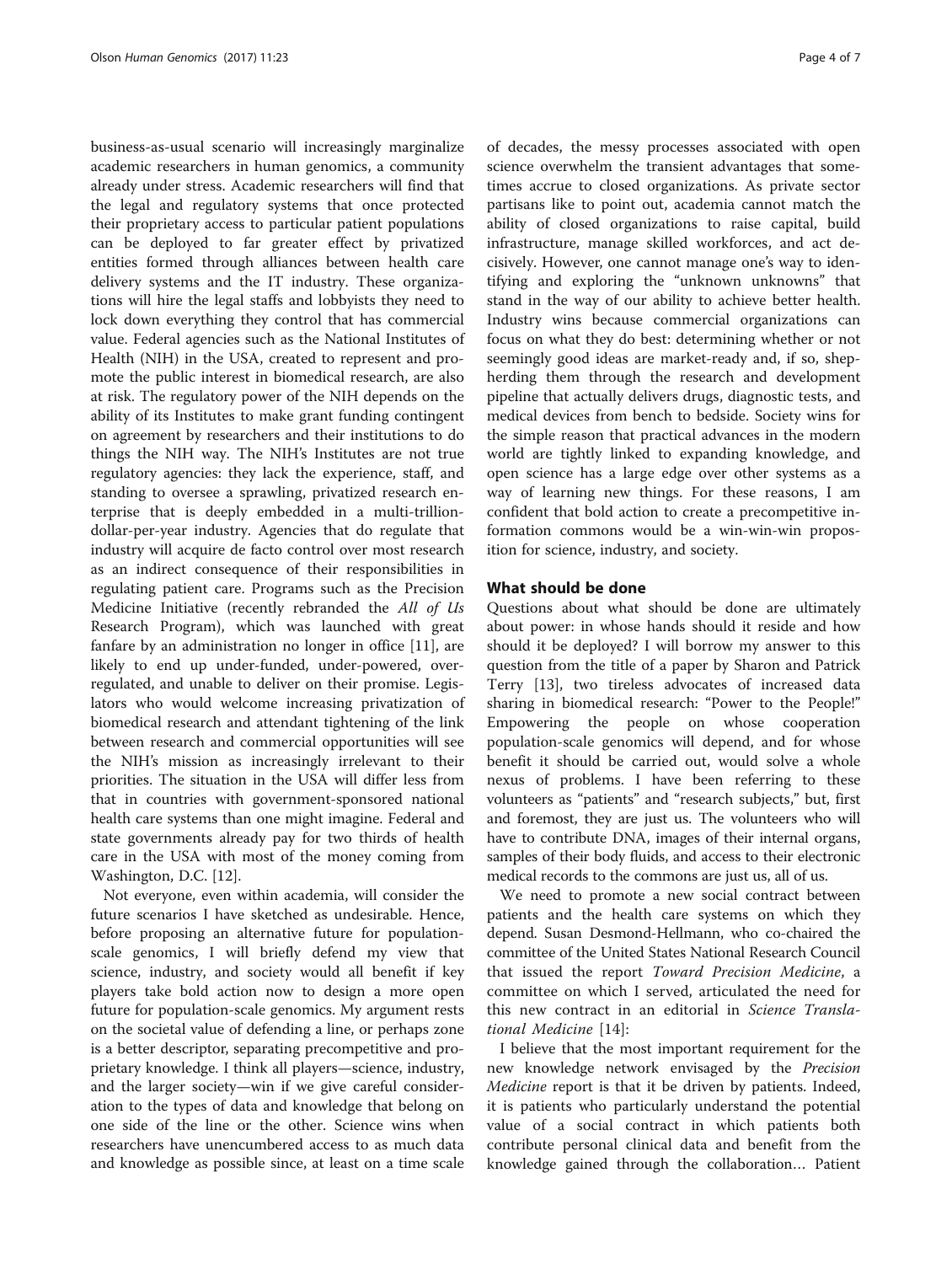advocacy can best ensure that policy-makers in the U.S. Congress and elsewhere understand that well-intended efforts to guard patient privacy could impede the kind of data sharing required to accelerate the cures all are awaiting.

I see no alternative to a patient-centered approach. We must dismantle the paternalistic system administered by self-interested and self-appointed protectors of research subjects. Increasingly, what these parties actually protect patients from are the potential benefits of a system in which precompetitive information flows freely from bedside to lab bench (or computer terminal!) and then, largely via commercial enterprises, back to the bedside again. I am not advocating relieving institutions of the responsibility to guarantee that research subjects are fully informed and that the studies they enroll in are safely and expertly carried out. However, institutions should focus on protecting patients from procedural harm and careless handling of their medical records, not from hypothetical informational risks: if blood is to be drawn, the quantity should be reasonable and the draw conducted professionally; if images are to be acquired, associated risks should be clearly explained and the images competently acquired and interpreted; electronic medical records should be maintained in standard formats and stored on secure computer systems. However, if I, as an independent researcher with no ties to the initial study in which a patient enrolled, want access to raw data about the patient, my request should go directly to the patient, or to his or her designated agent, not to the researchers who carried out the original study or the institutions that employ them.

Fortunately, there is already significant experience designing systems that work this way [[13](#page-6-0), [15](#page-6-0)–[17\]](#page-6-0). What we need is the will to use them and the vision to understand the central role they could play in coupling basic science to medicine. To make a patient-centered system work on the scale required, we would need to foster the development of a new type of organization, which Erlich et al. have dubbed the "trusted mediator" [[17](#page-6-0)]. The trust in question is between the research participant and the mediator; the mediation is between the research participant and researchers who want access to the participant's data. In many cases, existing patient-advocacy organizations could expand their missions to play this role. Over the long haul, a variety of trusted-mediation models would undoubtedly emerge since the needs of different classes of research participants would vary greatly; for example, patients suffering from a rare genetic disease that manifests itself at or soon after birth would require different protections than healthy adults who simply want to contribute their data to the general good. Competition between trusted-mediator organizations should be encouraged, and patients should be free

to transfer their loyalties from one to another at any time. The key point is to eliminate the conflicts of interest that corrupt the current system. The fiduciary duty of an idealized trusted mediator should be to a single individual, the research participant whose data are at issue.

Of course, as databases grow to include information about millions of individuals, grouping of individuals into classes is inevitable. Most research participants would be willing to select one of a modest number of standard protocols, ranging from unrestricted sharing to case-by-case consideration of data access requests. For large studies, this system could evolve into a far more efficient system for assembling research subjects than current methods since subject acquisition would largely be a matter of computers talking to other computers. The sensitive steps involved in informing subjects of the risks and benefits of participation and allowing them time to consider their personal preferences would have already occurred before any particular study entered the picture.

Through social media, research participants could discuss their experiences with other individuals who are considering adopting particular sharing protocols. Given the scarcity of documented instances of informational harm to research participants, a reasonable expectation is that these discussions would often reassure newcomers that even the most permissive protocols pose minimal risk. Peer counseling would be particularly important in shaping the willingness of research participants to be recontacted by researchers for specific purposes. We have inflated recontact of research subjects into an unnecessarily vexing issue. It should become a routine option in all research studies. The key to making it one would be to channel recontact requests through trusted mediators. These mediators would know which option patients have chosen from a menu of choices. For example:

- "Allow researchers to do anything they want with the data they already have but leave me alone."
- "Screen recontact requests and pass along the ones my physician thinks might be relevant to my health or that of my family."
- "Subject recontact requests to peer review and approve the ones judged to have high scientific merit; and, by the way, do not recontact me more often than once a year!"

As population-genomic studies come to encompass millions of individuals, all of whom have had full genome sequences, recontact could become the standard method of recruiting subjects for specialized studies, including clinical trials. In populations of this size, it would become possible to acquire subjects by genotype,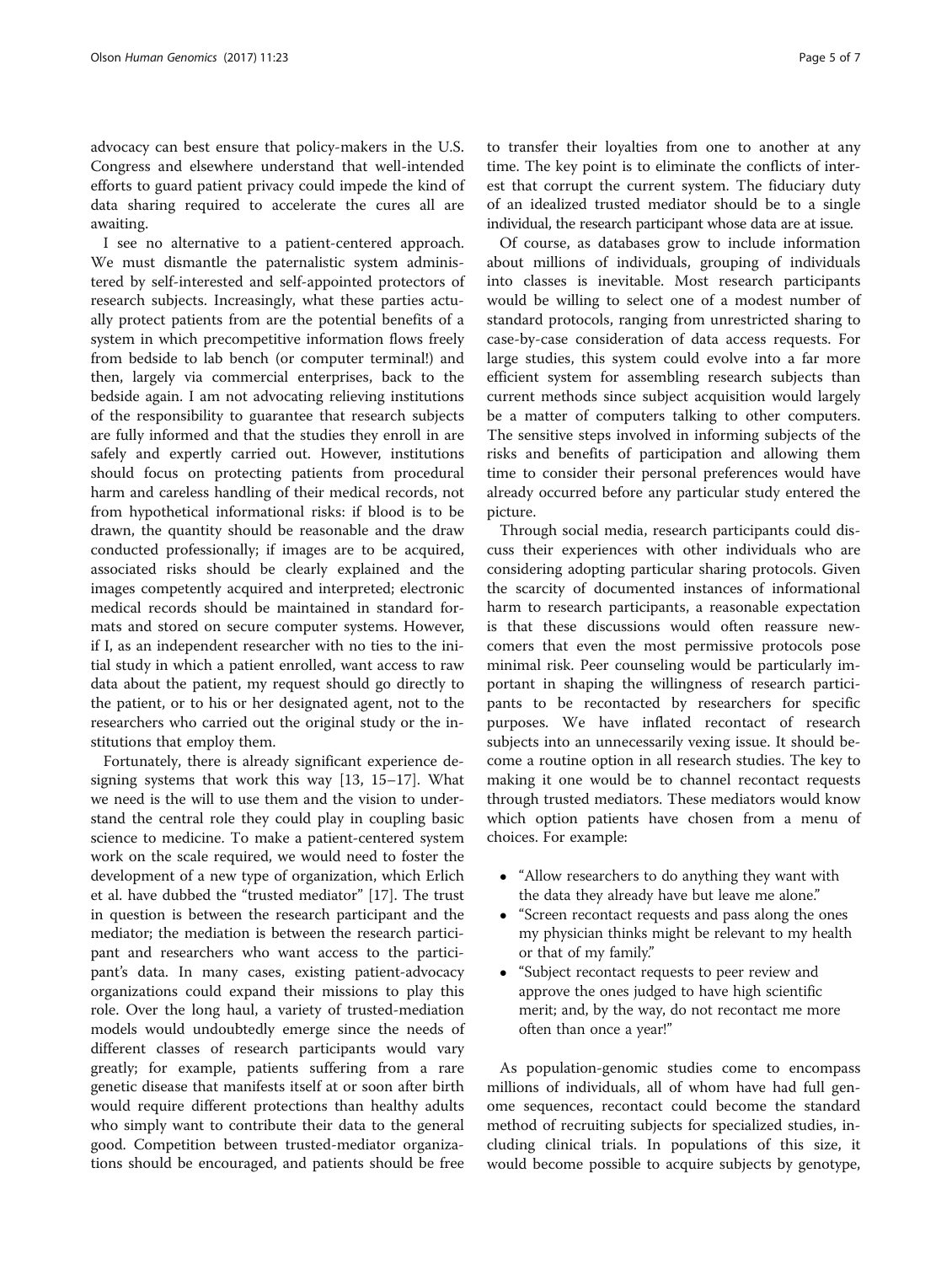even for studies of rare genetic diseases. We know that the current system of acquiring subjects by phenotype is distorting our view of phenotype-genotype correlations, and it is time to act on this knowledge [[18\]](#page-6-0).

Importantly, the system I describe would be selfcorrecting since there is strength in numbers. If research participants become unhappy with the way their data are being managed, they would be able to demand and obtain changes in data-sharing protocols. As just one example, some groups of patients may want proposals for access to their data to be reviewed in particular ways. For instance, they might believe that review committees should have stronger participation by patients, ethicists, health economists, or other stakeholders and sources of expertise. There is every reason to think that trusted-mediator organizations would be more responsive to these requests than the institutional bureaucracies that now assess both the scientific merits and ethical acceptability of research studies. If different legal protections than those now in place prove necessary, legislators would hear from groups of patients who are well organized and in communication with one another through social media. None of this happens effectively now since, in a paternalistic model, protections are designed by researchers and institutions, not by the people who need and deserve protection.

Who should pay for this system? This vexing question is best approached by elimination. Obviously, we are not going to charge research participants for sharing their data. Public subsidies would be welcome, and perhaps essential, but it would be politically unrealistic and ethically problematic to socialize this system. Among other difficulties, over-reliance on public support would guarantee sequestration of data into geopolitically demarcated silos and bureaucratization of their administration. Privatization schemes in which data are provided to researchers for free should be viewed with suspicion: most such schemes are thinly veiled bait-and-switch inducements to use a company's products. If we eliminate research participants, public agencies, and private companies as payers, we are left with user fees. Data about the genotypes, phenotypes, environmental exposures, and health of enormous numbers of individuals are becoming an essential research resource. Just as laboratories, libraries, and accounting systems are accepted costs of doing research, access to these data should be viewed similarly. Within a few decades, access to the information commons will overshadow the importance of all other research resources. The approach to managing these data proposed here would allow recapture of costs by patient-centered organizations, while leaving in place the sacrosanct principle that individuals should not be paid to participate in research studies except under exceptional circumstances. In contrast, the privatized alternative I sketched out above would almost certainly lead to bidding wars for enrollment of particularly valuable research subjects and routine payments to millions of others to insure their ongoing loyalty to particular data aggregators.

Conclusion Human genomics is at a crossroads. It may even be a bit past the crossroads, but I see little likelihood that any of the routes we are presently following will take us where we want to go. Fortunately, these are still early days in the mammoth undertaking of attempting to understand the interplay between human phenotypes, genotypes, and environmental exposures and to use what we learn to improve health. Humans are an outbred species with a complex population structure that is in the process of breaking down. We can, for the most part, only study ourselves observationally. Despite these obstacles, we are seeking to address a whole nexus of issues that have perplexed biologists since Darwin, Mendel, and the architects of the New Synthesis framed questions that have now moved to center stage in biomedical research. We should envision this undertaking as trans-generational. On this point, I quote from the NRC's Precision Medicine report (full disclosure—I wrote this passage myself):

In a sense, this challenge has parallels with the building of Europe's great cathedrals–studies started by one generation will be completed by another, and plans will change over time as new techniques are developed and knowledge evolves. As costs in the health care system are increasingly dominated by the health problems of a long-lived, aging population, one can imagine that [only] studies that last 5, 10, or even 50 years can answer many of the key questions on which clinicians will look to researchers for guidance. Many patients are already put on powerful drugs in their 40s, 50s, and 60s that they will take for the rest of their lives. The very success of some cancer treatments is shifting attention from short-term survival to the long-term sequelae of treatment. For all these reasons, the era during which a genetic researcher simply needed a blood sample and a reliable diagnosis is passing [[19\]](#page-6-0).

We must avoid cathedral-building initiatives that lead to bureaucratic science or premature commercialization. I have attempted to sketch an alternative future that preserves the ability of individual investigators and small laboratories to tap directly into a truly communal resource. Anyone who thinks we can do better by turning this project over to large, tightly managed teams analyzing their own siloed data sources, ignores the lessons of history. The policies I advocate will take time to put in place. At present, priority should go to medium-scale pilot projects, not to building large cohorts under hastily constructed rules of engagement. We need to hunker down for the long haul. The future of health care does